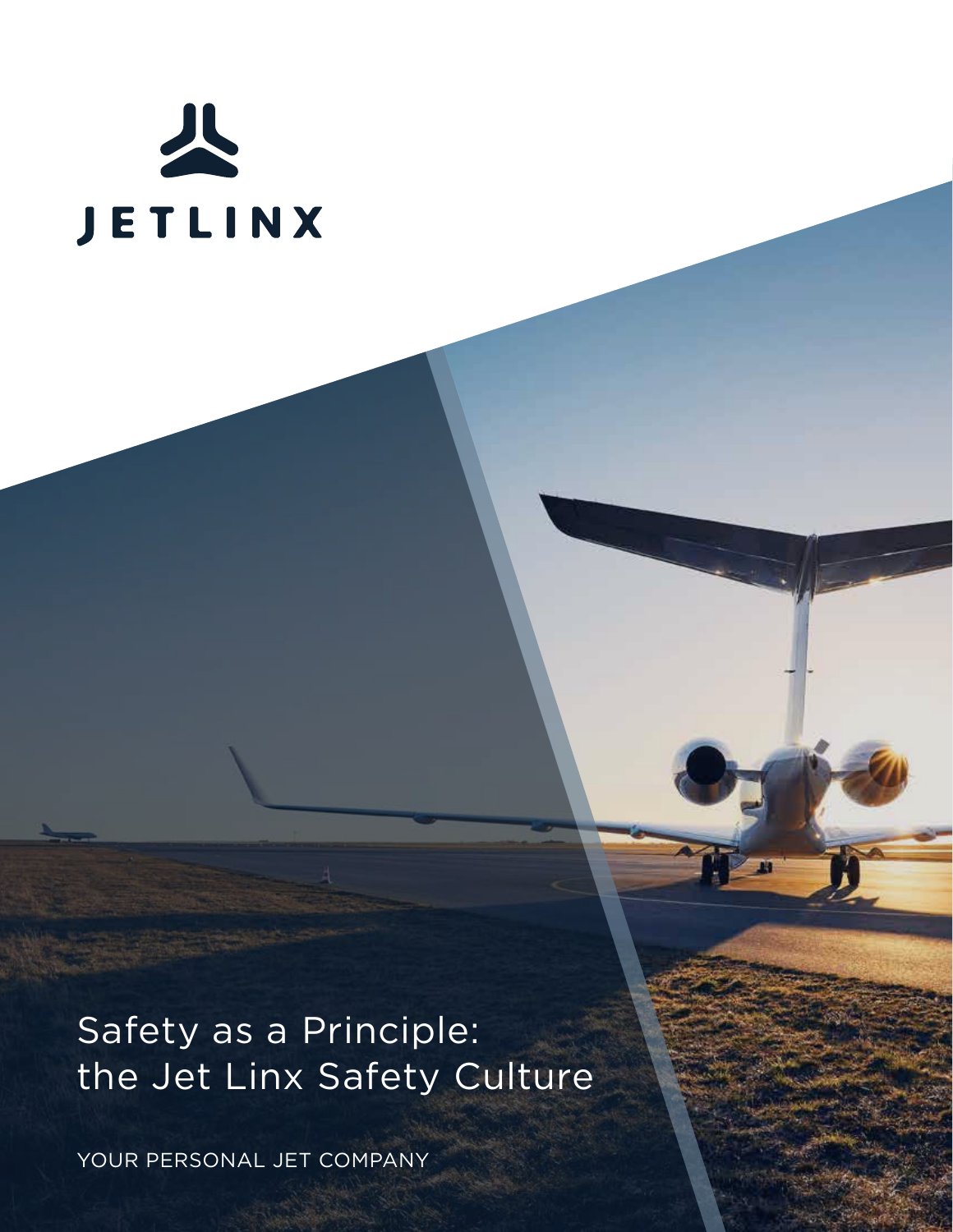# **SAFETY CREDENTIALS //** external audits

In 2019, Jet Linx was one of only 11 Part 135 Air Carriers in the United States that maintained the highest rating from each of the industry leading auditing agencies.



#### ARGUS Platinum

The Platinum rating is the highest level awarded by ARGUS (Aviation Research Group US). It is awarded to experienced operators who have a welldeveloped Safety Management System (SMS), a clear and workable Emergency Response Plan, effective policies and procedures, and documented records for all major aspects of Operations and Maintenance. Jet Linx has maintained a Platinum rating since 2007.

argus.aero



### IS-BAO Stage 3

The International Standard for Business Aircraft Operations (IS-BAO) is a code of best practices that serves as the gold standard for business aviation around the world. It was developed by the International Business Aviation Council (IBAC) in 2002 and has been endorsed by the National Business Aviation Association (NBAA). Stage 3, the most advanced level, is awarded only when safety management has become a fully engrained part of the company's culture, and a positive culture of safety management has been sustained over time. Jet Linx has maintained a Stage 3 rating since 2015.



### Wyvern Wingman

Operators that achieve the Wingman designation must meet the criteria in "The Wingman Standard." They undergo an initial audit and then a followup audit every 24 months. This audit includes a two-day on-site visit by Wyvern's safety advisors and carries requirements above and beyond standard air safety regulations. In addition, Wyvern sets strict minimum pilot hour requirements for both the pilotin-command and the secondin-command. The Wingman operator has the strongest requirements for any 3rd party operator they use. Jet Linx has maintained a Wingman rating since 2014.

ibac.org

WYVERNLTD.COM

Holding Wyvern Wingman, ARGUS Platinum and IS-BAO Stage 3 ratings concurrently places Jet Linx in very rare air.

Total Part 135 Operators in the U.S.:





*70* ARGUS Platinum

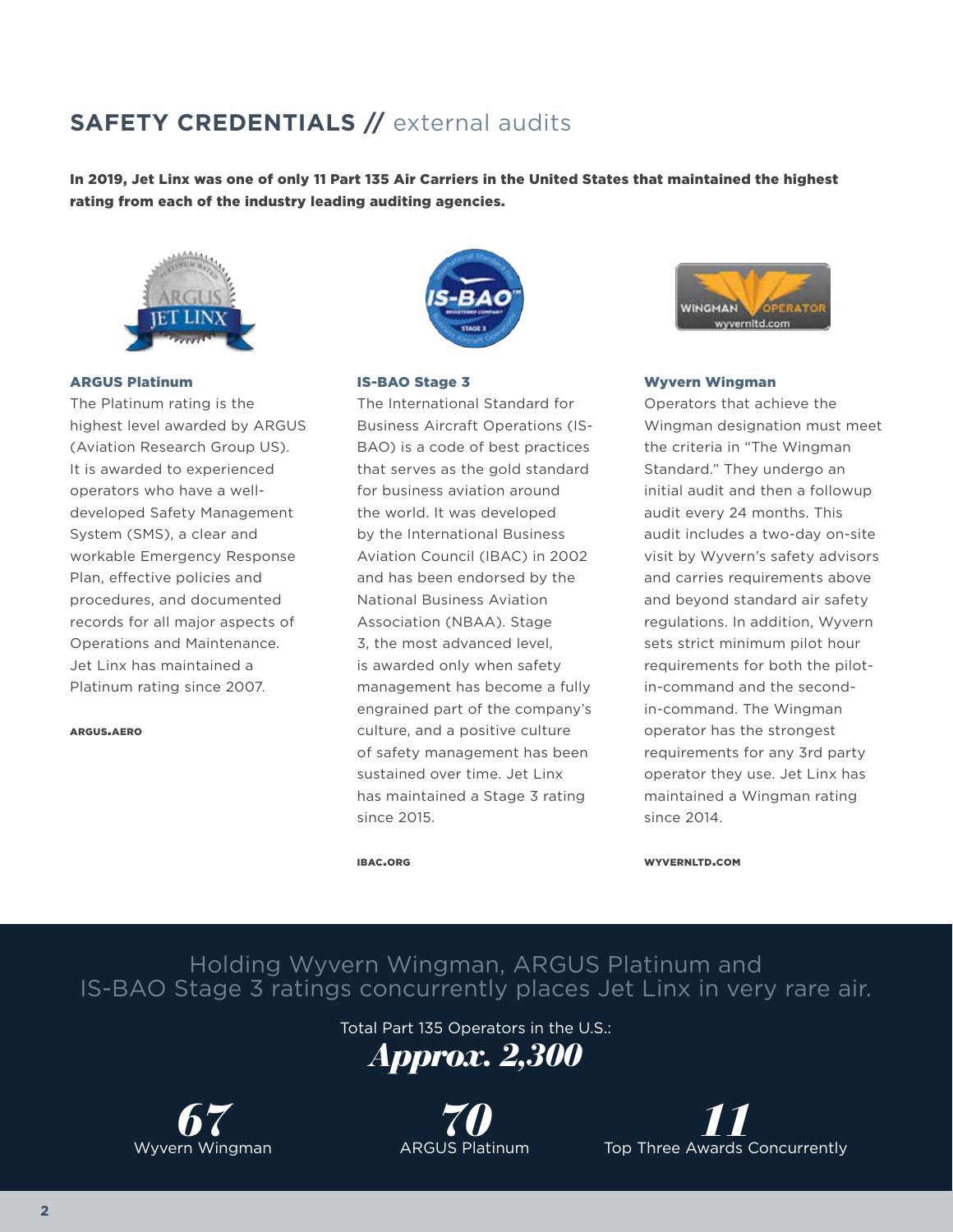# **REACHING HIGHER //** above and beyond the standards

## INTEGRATED FLIGHT FOLLOWING

We are constantly engaged in managing our flights and immediately provide inflight support if something is out of the ordinary on board or at a destination.

# RECURRENT TRAINING

Our pilots come to our National Operations Center (NOC) in person each year for two days of augmented in-person training about the most important concepts, including flight management, professionalism, human factors and threat and error management. This recurrent training contributes directly to enhanced flight safety. We only know of one other provider in our space exercising this level of care in training, with annual, faceto-face interaction and collaboration.

While our pilots are at the NOC, they spend time with our Flight Coordination team, offering a chance to immerse themselves in our processes and work collectively to improve operations.

## NATIONAL OPERATIONS CENTER SUPPORT:

Our National Operations Center (NOC) is staffed 24/7, monitoring and supporting operations with a dedicated team of employees. To augment, we use an external vendor who is monitoring safety and security at the destinations we fly to and alerting us to any issues.

# FLIGHT RISK ASSESSMENTS

We don't compromise on standards. A risk assessment occurs for every flight. This includes factors such as airport restrictions, weather, and pilot fatigue. Pilot fatigue is actively monitored using industry leading software, an investment made by few companies in the industry.

## MAINTENANCE

We don't outsource basic aircraft maintenance. Each Base has dedicated mechanics that are highly knowledgeable about the aircraft they work on. The work they do is further reviewed by the NOC maintenance team for Quality Control. Other companies completely outsource all maintenance, meaning someone different is always working on the aircraft.

Our dedicated maintenance control managers on duty at the NOC ensure consistent quality and airworthiness.

### SAFETY & SECURITY AT THE BASE

Our private terminals are truly private, reserved for Jet Linx members, aircraft owners, and their guests only. These spaces offer dedicated service in a private area, with only authorized personnel on site. person. Additional measures like security cameras and controlled entries ensure guest security. Most other part 135 carriers share a lobby at a Fixed Based Operator (FBO) with other unknown travelers.

Hangar space is also available at our Base locations, ensuring our aircraft are kept out of the elements. This reduces the likelihood of personal injury or aircraft damage.

## ANNUAL SAFETY SUMMIT

Jet Linx is the only airline to hold an annual Safety Summit. At this event, we cease all retail flight operations company-wide for a day to focus on safety. Industry experts from the NTSB, the FAA, and other safety-assurance companies speak, and we train all team members on Emergency Response and Safety Management. At this meeting, every employee actively signs the Company Safety Policy, reflecting their understanding, responsibilities and commitment to our safety standards.

## INDUSTRY SAFETY LEADERSHIP

Jet Linx hosts small focus group symposium meetings quarterly with our vendors, insurers, National Air Transportation Leaders, and other Part 135 operators to keep moving the safety standards higher for the industry as a whole. Our Director of Safety trains other executives and safety professionals in various industries by speaking at Symposium events and academic institutions. We also work actively with the National Air Transportation Association (NATA) to ensure fuel quality at our Bases and destinations, leading a Part 135 industry push to assure enhanced fuel quality standards.